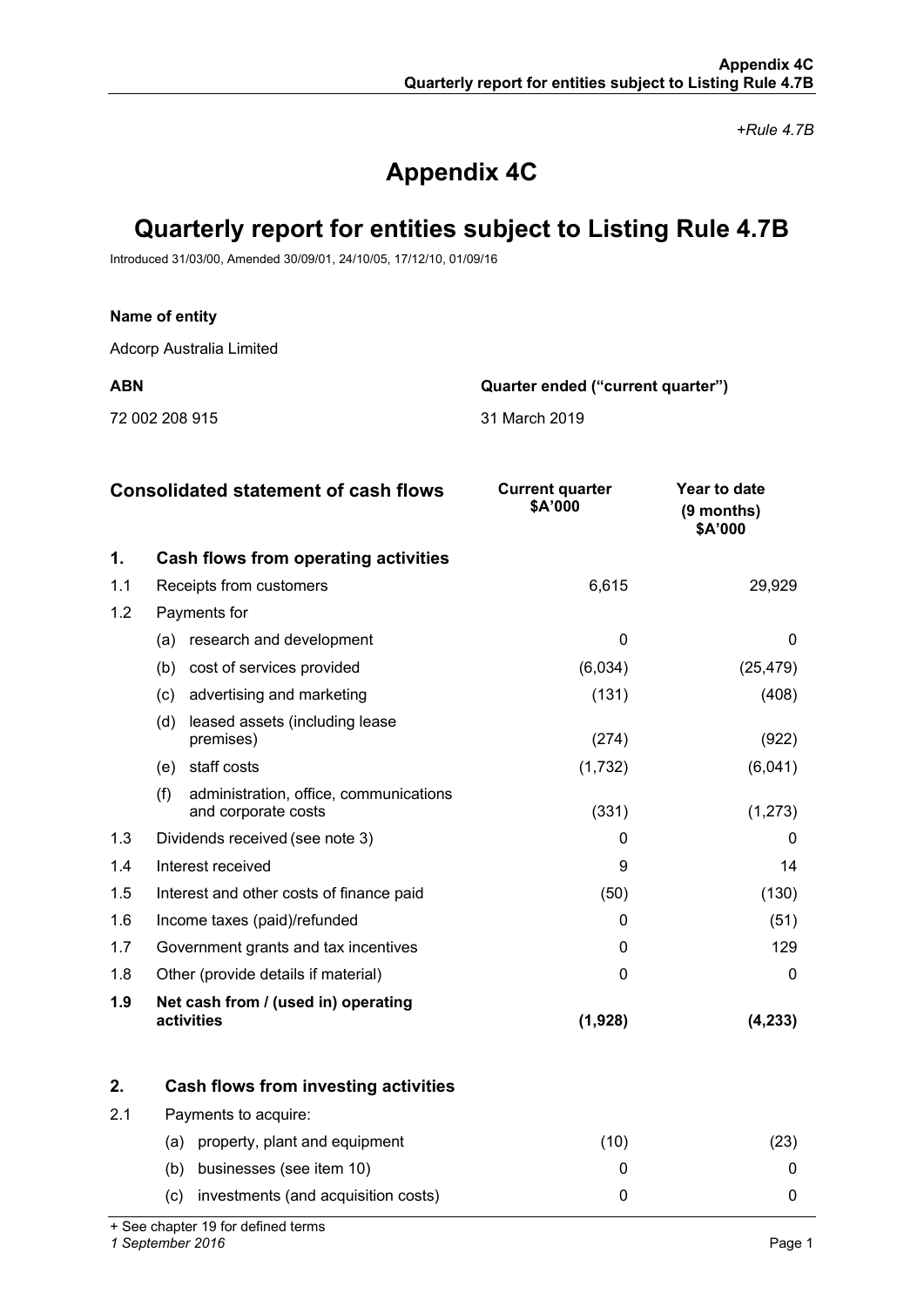|     | <b>Consolidated statement of cash flows</b>                           | <b>Current quarter</b><br>\$A'000 | Year to date<br>$(9$ months)<br>\$A'000 |
|-----|-----------------------------------------------------------------------|-----------------------------------|-----------------------------------------|
|     | (d)<br>intellectual property                                          | 0                                 | 0                                       |
|     | other non-current assets (including<br>(e)<br>software & intangibles) | $\Omega$                          | (275)                                   |
| 2.2 | Proceeds from disposal of:                                            |                                   |                                         |
|     | property, plant and equipment<br>(a)                                  | $\Omega$                          | 0                                       |
|     | (b)<br>businesses (see item 10)                                       | 0                                 | 0                                       |
|     | investments<br>(c)                                                    | 0                                 | 0                                       |
|     | (d)<br>intellectual property                                          | $\Omega$                          | 0                                       |
|     | other non-current assets (including<br>(e)<br>software & intangibles) | $\Omega$                          | 0                                       |
| 2.3 | Cash flows from loans to other entities                               | $\Omega$                          | 0                                       |
| 2.4 | Dividends received (see note 3)                                       | $\Omega$                          | 0                                       |
| 2.5 | Other (provide details if material)                                   |                                   |                                         |
|     | (Payment)/Refunds for security<br>(a)<br>deposits                     | $\Omega$                          | $\Omega$                                |
| 2.6 | Net cash from / (used in) investing<br>activities                     | (10)                              | (299)                                   |

| 3.   | Cash flows from financing activities                                           |          |           |
|------|--------------------------------------------------------------------------------|----------|-----------|
| 3.1  | Proceeds from issues of shares                                                 | 0        | 3,003     |
| 3.2  | Proceeds from issue of convertible notes                                       | 0        | 0         |
| 3.3  | Proceeds from exercise of share options                                        | 0        | 0         |
| 3.4  | Transaction costs related to issues of<br>shares, convertible notes or options | 0        | (238)     |
| 3.5  | Proceeds from borrowings                                                       | 1,150    | 2,450     |
| 3.6  | Repayment of borrowings                                                        | (21)     | (1,360)   |
| 3.7  | Transaction costs related to loans and<br>borrowings                           | $\Omega$ | 0         |
| 3.8  | Dividends paid                                                                 | $\Omega$ | 0         |
| 3.9  | Other (provide details if material)                                            |          |           |
|      | Payments for invoice financing<br>(a)                                          | (2,971)  | (17, 905) |
|      | Proceeds from invoice financing<br>(b)                                         | 2,660    | 18,321    |
| 3.10 | Net cash from / (used in) financing<br>activities                              | 818      | 4.272     |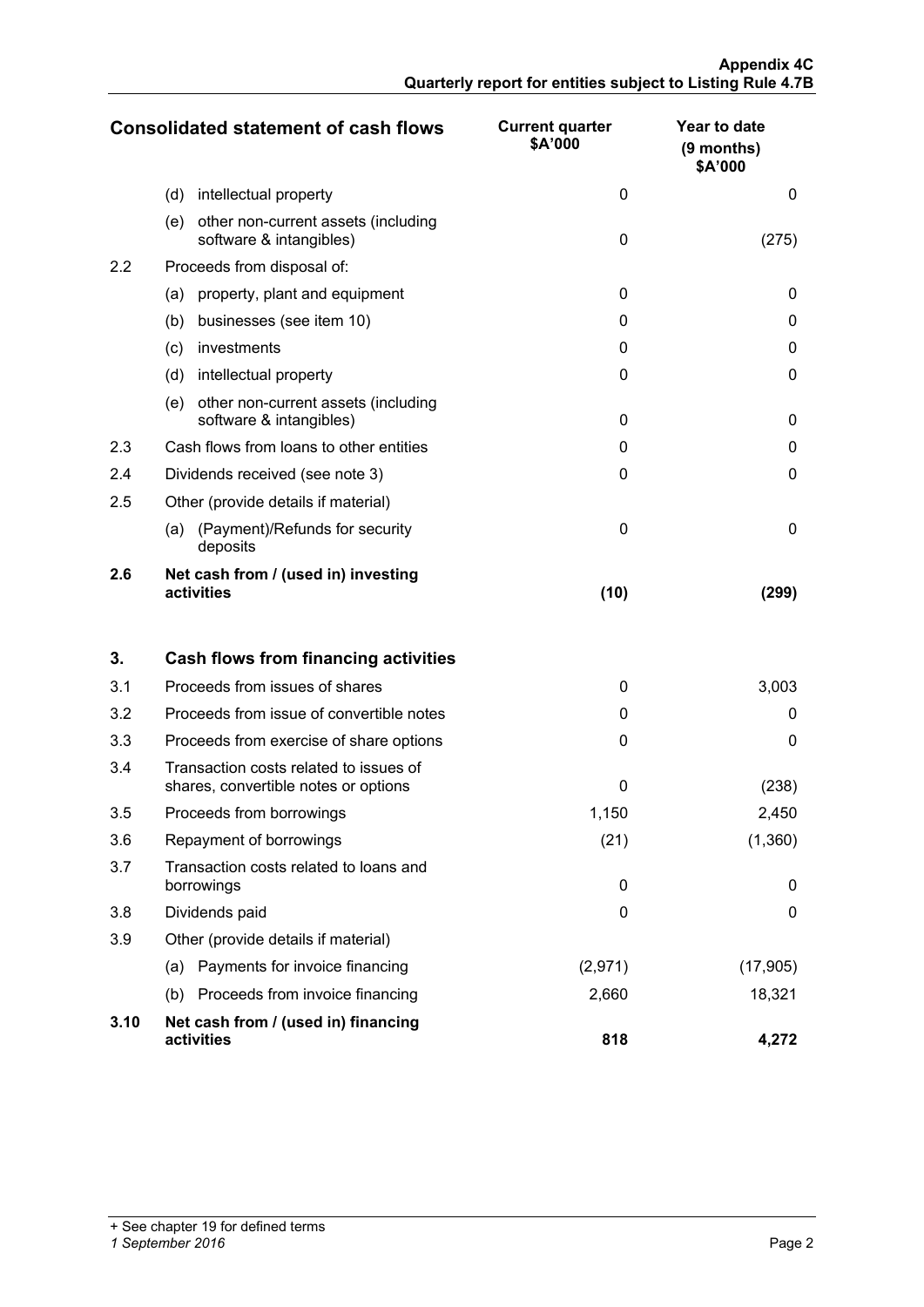| <b>Consolidated statement of cash flows</b> |                                                                          | <b>Current quarter</b><br>\$A'000 | Year to date<br>(9 months)<br>\$A'000 |
|---------------------------------------------|--------------------------------------------------------------------------|-----------------------------------|---------------------------------------|
| 4.                                          | Net increase / (decrease) in cash and<br>cash equivalents for the period |                                   |                                       |
| 4.1                                         | Cash and cash equivalents at beginning of<br>quarter/year to date        | 2,327                             | 1,467                                 |
| 4.2                                         | Net cash from / (used in) operating<br>activities (item 1.9 above)       | (1,928)                           | (4,233)                               |
| 4.3                                         | Net cash from / (used in) investing activities<br>(item 2.6 above)       | (10)                              | (299)                                 |
| 4.4                                         | Net cash from / (used in) financing activities<br>(item 3.10 above)      | 818                               | 4,272                                 |
| 4.5                                         | Effect of movement in exchange rates on<br>cash held                     | $\Omega$                          | $\mathbf{0}$                          |
| 4.6                                         | Cash and cash equivalents at end of<br>quarter                           | 1,207                             | 1.207                                 |

| 5.  | Reconciliation of cash and cash<br>equivalents<br>at the end of the quarter (as shown in the<br>consolidated statement of cash flows) to the<br>related items in the accounts | <b>Current quarter</b><br>\$A'000 | <b>Previous quarter</b><br>\$A'000 |
|-----|-------------------------------------------------------------------------------------------------------------------------------------------------------------------------------|-----------------------------------|------------------------------------|
| 5.1 | <b>Bank balances</b>                                                                                                                                                          | 788                               | 1.909                              |
| 5.2 | Call deposits                                                                                                                                                                 |                                   |                                    |
| 5.3 | <b>Bank overdrafts</b>                                                                                                                                                        |                                   |                                    |
| 5.4 | Other (provide details)                                                                                                                                                       |                                   |                                    |
|     | (a) Term Deposit                                                                                                                                                              | 419                               |                                    |
| 5.5 | Cash and cash equivalents at end of<br>quarter (should equal item 4.6 above)                                                                                                  | 1.207                             |                                    |

# **6.** Payments to directors of the entity and their associates

- 6.1 Aggregate amount of payments to these parties included in item 1.2
- 6.2 Aggregate amount of cash flow from loans to these parties included in item 2.3
- 6.3 Include below any explanation necessary to understand the transactions included in items  $6.1$  and  $6.2$

Directors Fees

| <b>Current quarter</b><br>\$A'000 |      |
|-----------------------------------|------|
|                                   | (12) |
|                                   | 0    |
|                                   |      |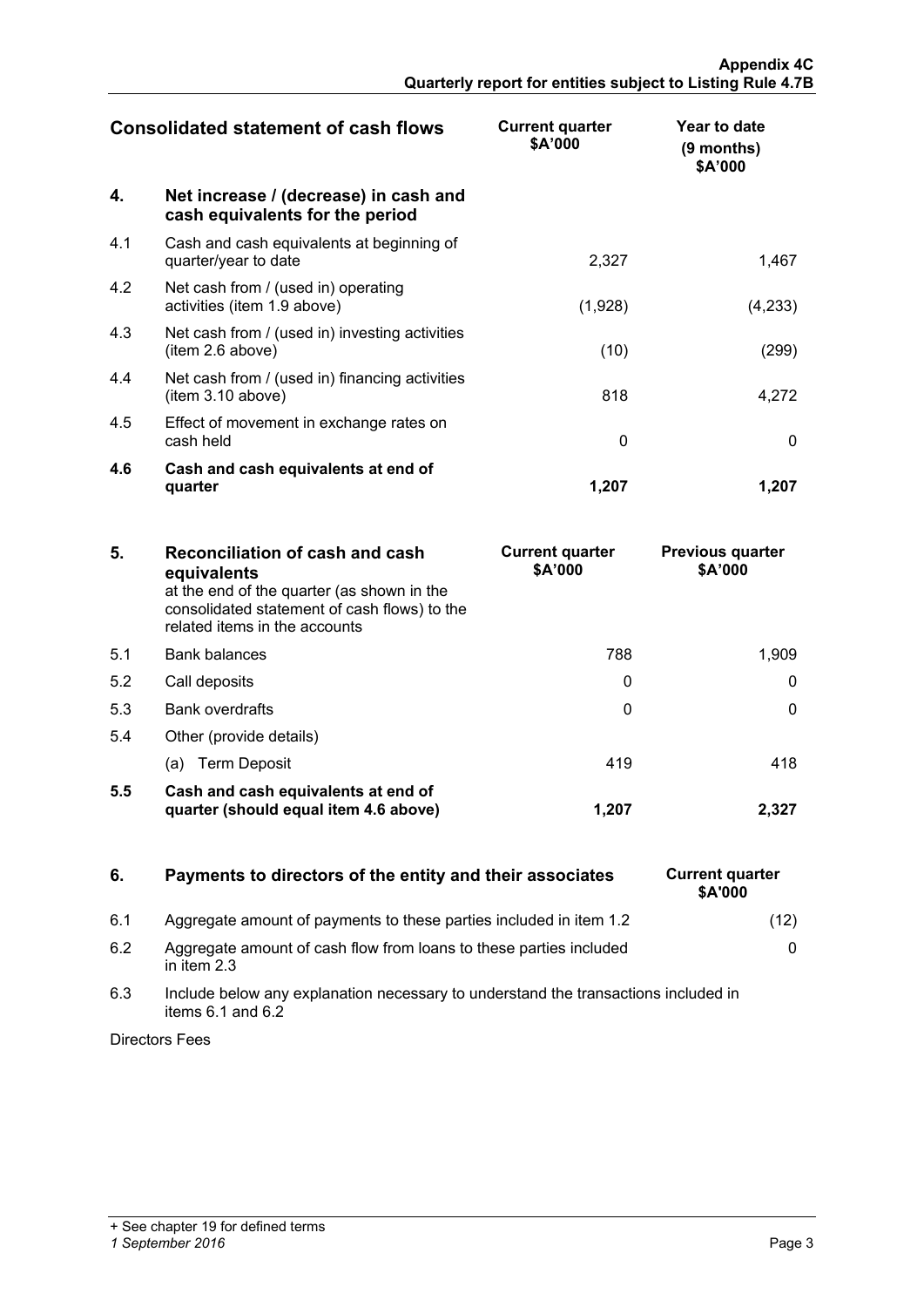# **7. Payments to related entities of the entity and their associates**

| <b>Current quarter</b><br>\$A'000 |  |
|-----------------------------------|--|
|                                   |  |
|                                   |  |

7.2 Aggregate amount of cash flow from loans to these parties included in item 2.3 0

7.1 Aggregate amount of payments to these parties included in item 1.2 0

7.3 Include below any explanation necessary to understand the transactions included in items  $7.1$  and  $7.2$ 

| N/A |  |
|-----|--|
|     |  |

- **8. Financing facilities available** *Add notes as necessary for an understanding of the position*
- 8.1 Loan facilities
- 8.2 Credit standby arrangements
- 8.3 Other (please specify)
	- (a) Invoice financing facility
	- (b) Equipment finance facility

| <b>Total facility amount</b><br>at quarter end<br>\$A'000 | Amount drawn at<br>quarter end<br>\$A'000 |
|-----------------------------------------------------------|-------------------------------------------|
| 1,500                                                     | 1,150                                     |
|                                                           |                                           |
|                                                           |                                           |
| 1,500                                                     | 1.106                                     |
|                                                           | 714                                       |

8.4 Include below a description of each facility above, including the lender, interest rate and whether it is secured or unsecured. If any additional facilities have been entered into or are proposed to be entered into after quarter end, include details of those facilities as well.

Invoice finance facility and Equipment finance facility in place with Thorn Trade Debtor Finance ("TTDF") now Cashflow Finance. Cashflow Finance hold security over any invoices offered for finance and all other company property. Interest on the invoice finance facility during the current quarter was charged at 8.64%. Interest on the equipment finance facility during the current quarter was charged at rates between 9.5% and 11%.

As per the market announcement on 15 February 2019, Adcorp secured a \$750,000 increase on the existing loan from Millennium Company Pty Ltd ATF The Rodwell (New Millennium) Trust, a company associated with Adcorp's major shareholder and Chairman, Ian Rodwell. This brings the total facility limit to \$1,500,000. The loan bears interest at 12% per annum.

| 9.  | <b>Estimated cash outflows for next quarter</b>               | <b>SA'000</b> |
|-----|---------------------------------------------------------------|---------------|
| 9.1 | Research and development                                      |               |
| 9.2 | Cost of services provided                                     | (3,854)       |
| 9.3 | Advertising and marketing                                     | (131)         |
| 9.4 | Leased assets (including lease premises)                      | (281)         |
| 9.5 | Staff costs                                                   | (1, 566)      |
| 9.6 | Administration, office, communications and corporate<br>costs | (395)         |
| 9.7 | Other (provide details if material)                           |               |
|     | Payments to acquire investments<br>(a)                        |               |
| 9.8 | <b>Total estimated cash outflows</b>                          |               |